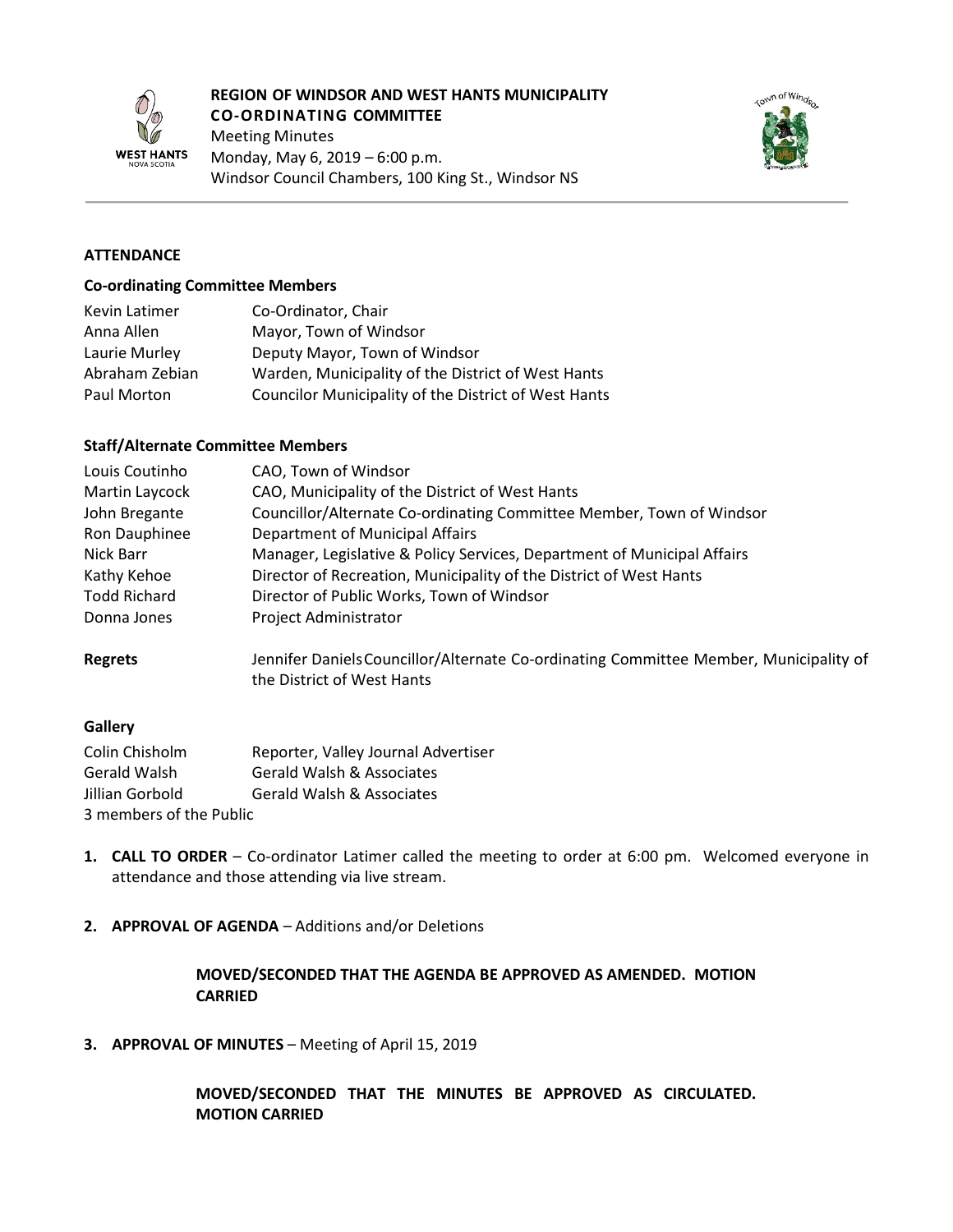# **4. DELEGATIONS / PRESENTATIONS**

# **(a) Gerald Walsh (Human Resource Analysis Update)**

- Co-ordinator Latimer introduced Gerald Walsh and Associate Jillian Gorbold, noted that they were both highly dedicated and capable consultants. Stated the importance of having the right administrative structure in place and a plan to successfully implement it as they move forward with the new municipal unit.
- Mr. Walsh introduced himself as the founder of Gerald Walsh & Associates Inc.
- Ms. Gorbold introduced herself and advised she had been with Gerald Walsh & Associates for one year. Noted that she brings a background of Municipal experience and that she has been doing this kind of work for 10 years.
- Mr. Walsh pointed out that their work creates change, and that this change affects the staff and impacts their families. He wanted to provide comfort to the Committee that they are treating each and every staff member with dignity and respect and noted that respect for the individual is one of the guiding principles for his company.
- Mr. Walsh advised that he and Ms. Gorbold have been working closely with the CAO's and have met with all Directors in both the Town and Municipality. Ms. Gorbold has invited all staff that are interested to come and meet with her, to date, she has met with approximately 50 staff members. She advised that these meetings have been going wonderful and that the voices of the staff matter, and it helps to shape the work they are doing.
- Mr. Walsh noted that a new preliminary organizational chart will be presented at the next meeting, broken down at the Director level, (positions only) with job functions below. If the preliminary organization chart is accepted, they will continue their work beyond that.
- Next steps will be a salary review of all positions for both units, review of the benefits plans, updating the current job descriptions, and coming up with new standardized ones. In addition, they will update the performance/evaluation review process to provide a new system and do a review of all Human Resource Policies to ensure new work force policies are in place.
- Mr. Walsh advised that as they move forward and get to the stage where internal candidates will need to apply for positions, an application process would be set up to facilitate that. There will be two or three half day workshops on resume writing and interview skills to support staff as they go through the process.
- Mayor Allen inquired as to what process would be taken for the interviews, would they be based on the existing job descriptions, or sculpting them to a different mold.
- Ms. Gorbold advised that they will use the existing job descriptions to help shape and influence the new ones that they will be creating, but noted they have an opportunity to streamline the processes in order to freshen them up, make them more modern and more reflective of the organizational needs.
- Co-ordinator Latimer asked Mr. Walsh, based on his experience, if he felt they were ahead of the work schedule. Mr. Walsh advised that they were on track.
- Co-ordinator Latimer inquired as to when staff could start to consider opportunities in the new Regional Municipality moving forward. Mr. Walsh indicated that as per Bill 55, the new CAO was responsible for hiring so it would not be until that person was in place.
- The committee members thanked Mr. Walsh & Ms. Gorbold for their update.

Mr. Walsh and Ms. Gorbold left the meeting at 6:15 pm.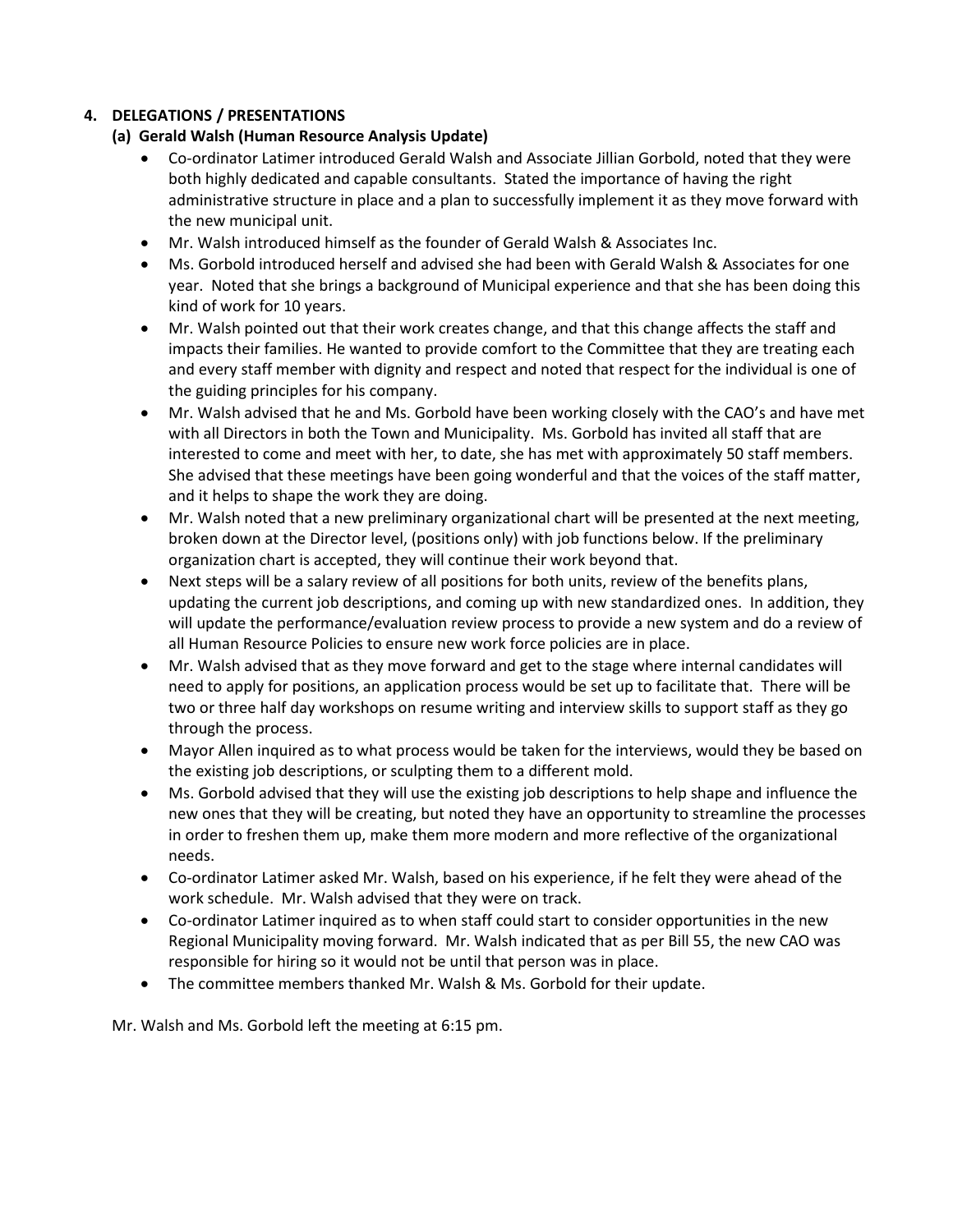# **5. BUSINESS ARISING FROM PREVIOUS MINUTES (if any)**

#### **(a) Work Plan Update**

• Co-ordinator Latimer advised that there was a thorough review of the workplan recently presented at the Workshop held on April 30<sup>th</sup>. Noted that revisions would be made to the Workplan as we move forward.

#### **(b) Update on Executive Search**

- Co-ordinator Latimer relayed the update provided by Mr. Johnston of OCL on the Executive Search. He advised that to date, there have been approximately 20 contenders, people who have shown interest.
- Mr. Johnston suggested moving forward, they should put some thoughts around preliminary dates for a long list review and the actual interviews.
- Mr. Johnston advised, through Co-ordinator Latimer, he would work with the Advisory Group on the long list to get to a shorter list for review with the Co-ordinating Committee.
- It was discussed with the Committee, preferred dates for interviews based on the availability of the members.
- Co-ordinator Latimer will get back to Mr. Johnston to discuss timeframes to try and keep things moving.

# **(c) Update on Prime Creative**

- Mr. Laycock provided an update on the Communications RFP with Prime Creative and advised that there was an upcoming meeting to be held on May  $10^{th}$ .
- Mr. Laycock discussed the Rally Cry "Together" that was developed and advised that they were to continue work on this, as well as the concept of how to engage the community. Discussions indicated that it was important that we go out to the community.
- Prime was provided a list of social events in the area to go out to and the plan is to narrow it down to about 20 events. Work is still being done on the concept of how exactly this will look and how they will engage the community.
- Mr. Laycock updated the Committee on Prime Creative preliminary media plan and advised that they will be working on the website and adding potential media partners.
- Co-ordinator Latimer advised the Committee that Prime Creative would be presenting at the May 27<sup>th</sup> Co-ordinating Committee meeting.

# **6. NEW BUSINESS**

- **(a)** Nova Scotia Utility and Review Board (NSUARB) Update
	- Co-ordinator Latimer advised the Committee that the application had been filed with NSUARB related to the Hearing on council size and the polling district boundaries for the new Regional Municipality.
	- The Board replied back requesting a preliminary hearing by way of telephone conference with the Transition Co-ordinator, this covered scheduling matters.
	- Information was sent out to the Committee Members by way of email on May 3<sup>rd</sup> advising of the dates and times for the hearings to be held.
	- Co-ordinator Latimer indicated that he was pleased that we are on schedule with regards to the NSUARB process. Noted that the Board is on top of everything and has been very accommodating to assist with staying on schedule.
	- Board is to hold hearings; dates are June  $24^{th}$  &  $25^{th}$ .
	- Hearing would be conducted in the West Hants Council Chambers.
	- Co-ordinator Latimer raised with the board that there may be an interest in live streaming the hearings. Board advised they would be supportive of this if we could accommodate the request.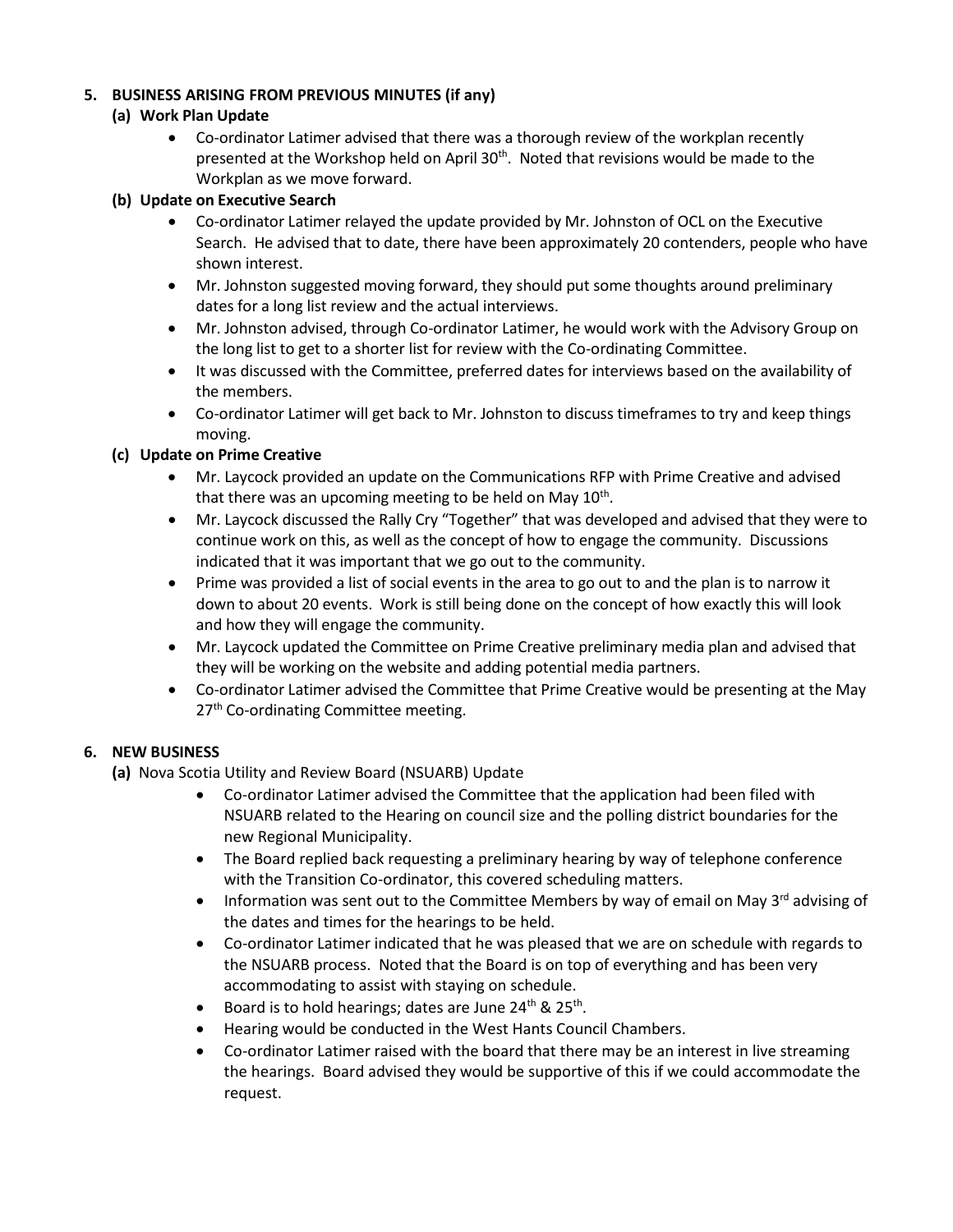- Board preference is to hold two public evening sessions, one on the evening of June  $24<sup>th</sup>$  in West Hants Council Chambers and the second on June 25<sup>th</sup>, in the Windsor Community Centre, both at 6:30 pm.
- Advertising dates are May 11 & 15 in the Chronicle Herald, and May 14 & 21 in the West Hants Journal.
- Mayor Allen asked Co-ordinator Latimer if a lot of people show up for the hearings. Coordinator Latimer replied that it depends on the circumstances and public choice.
- Co-ordinator Latimer indicated that during the Governance Review sessions, the largest number in attendance was around 40 and that was in Brooklyn for the boundary review.
- Warden Zebian advised that there is a Committee of the Whole for West Hants on the 25<sup>th</sup> of June, and that there was a Council meeting in Windsor on that date.
- Mr. Laycock advised that the evening sessions are held as needed, so they may not be required. Suggested if it was required, they could move their scheduled meeting on the Community of the Whole up an hour to be able to accommodate the session.
- Warden Zebian indicated that if the hearing dates are set, the respective councils would deal with it and they could move their scheduled meetings.
- Co-ordinator Latimer confirmed with the Committee members that they were okay with the hearing dates, needed to circle back to NSURAB and advise that they could confirm dates for advertising.

# **7. BILL 55, SECTION 12 ITEMS**

# **(a) Recreation Capital Projects Recommendation Report**

- Kathy Kehoe presented Park and Recreations Capital request, noting that they were bringing them forward all at once as opposed to one at time to allow staff to move forward in a timely manner.
- Advised that this work is impacted by weather so were sensitive to the timing.

**MOVED/SECONDED THAT THE CO-ORDINATING COMMITTEE APPROVE \$45,000 TO BE TAKEN FROM THE WEST HANTS GENERAL OPERATIONS FOR THE PURCHASE OF A ¾ TON TRUCK FOR THE PARKS AND RECREATION DEPARTMENT. MOTION CARRIED.**

**MOVED/SECONDED THAT THE CO-ORDINATING COMMITTEE APPROVE \$25,000 TO BE TAKEN FROM THE WEST HANTS VEHICLE RESERVE FOR THE PURCHASE OF A TRACTOR WITH A ROTOTILLER ATTACHMENT FOR THE PARKS AND RECREATION DEPARTMENT. MOTION CARRIED.**

**MOVED/SECONDED THAT THE CO-ORDINATING COMMITTEE APPROVE \$43,000 TO BE TAKEN FROM THE WEST HANTS 5% RESERVE FUND FOR UPGRADES TO THE LANDING. MOTION CARRIED.**

**MOVED/SECONDED THAT THE CO-ORDINATING COMMITTEE APPROVE \$8,000 TO BE TAKEN FROM THE WEST HANTS GENERAL OPERATIONS FOR ACCESSIBLE PICNIC TABLES. MOTION CARRIED.**

**MOVED/SECONDED THAT THE CO-ORDINATING COMMITTEE APPROVE \$10,000 TO BE TAKEN FROM THE WEST HANTS FEDERAL GAS TAX RESERVE FOR THE FALLS LAKE (PIONEER DRIVE) RECREATION SITE PARKING LOT UPGRADES. MOTION CARRIED.**

**MOVED/SECONDED THAT THE CO-ORDINATING COMMITTEE APPROVE \$45,000 TO BE TAKEN FROM THE WEST HANTS FEDERAL GAS TAX RESERVE FOR UPGRADES FOR THE FALMOUTH CAUSEWAY TRAIL PROJECT. MOTION CARRIED.**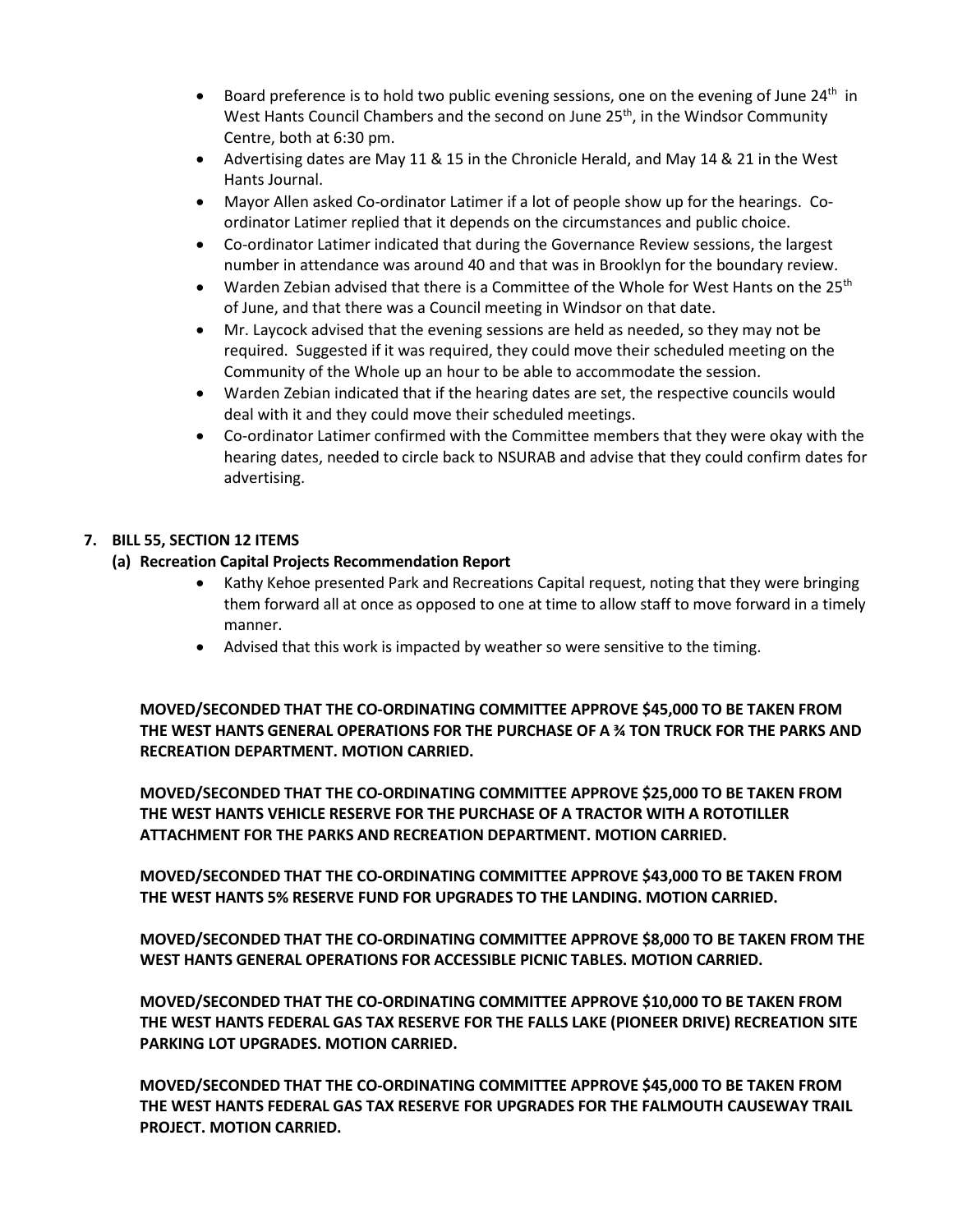Kathy Kehoe left the meeting at 6:50 pm

### **(b) Main St. & Prince St. Rehabilitation Recommendation Report**

- Mr. Laycock presented the Recommendation Report to the Co-ordinating Committee for consideration on behalf of his Municipal Engineer, Rick Sherrard.
- Mr. Laycock pointed out that it should be noted that the funds they are requesting are from the Hantsport Dissolution Funds reserve so that they have to be spent in Hantsport.
- Mayor Allen asked how many more infrastructure projects are lined up for Hantsport? Mr. Laycock advised that this project would absorb the majority of the remaining funds.
- Co-ordinator Latimer asked if it was known what the timing was for the approval of the ICIP projects. Mr. Dauphinee from DMA advised that a decision on approvals should be known soon.

**MOVED/SECONDED THAT THE CO-ORDINATING COMMITTEE ACCEPTS THE TENDER OF GARY PARKER EXCAVATING LIMITED IN THE AMOUNT OF \$1,448,614.75 (INCLUDING HST), WITH THE WEST HANTS CONTRIBUTION OF \$391,125.98 TO BE PAID FROM THE HANTSPORT TRANSITION FUND, CONTINGENT ON INVESTING IN CANADA INFRASTRUCTURE PROGRAM (ICIP) APPLICATION APPROVAL. MOTION CARRIED.**

# **(c) Purchase of 2019 Trackless Municipal Tractor Recommendation Report**

- Mr. Richard presented the Recommendation Report.
- Replacing a 20-year piece of equipment that had to be taken out of commission this winter season. Is used for snow removal, street widening, street sweeping and grass/vegetation control.

**MOVED/SECONDED THAT THE CO-ORDINATING COMMITTEE APPROVES THE PURCHASE OF A NEW 2019 TRACKLESS MUNICIPAL TRACTOR COMPLETE WITH SELECTED OPTIONS AND ATTACHEMENTS FROM SAUNDERS EQUIPMENT LTD. AT A COST OF \$191,313.00 PLUS HST. MOTION CARRIED.**

# **8. ADDITIONS TO THE AGENDA**

- (a) Presentation at Nova Scotia Federation of Municipalities (NSFM) Spring Conference
	- Co-ordinator Latimer handed out a package to the Co-ordinating Committee before the start of the meeting. The package contained three items for review for the presentation on May 9<sup>th</sup> at the NSFM Spring Conference. Co-ordinator Latimer went over his view on the approach to the presentation and reviewed with the Committee.
		- o Gave an overview of the session time, 10:15 am to 11:15 am.
		- o Agenda was provided on how the time would unfold.
		- o Advised that all members of the Co-ordinating Committee are expected to be there and participate in the presentation.
		- o Indicated they would start with an overview of Bill 55.
		- o Posed the questions that were reviewed and discussed at the recent workshop.
		- o Put out to the audience to ask questions.
	- Warden Zebian, Mayor Allen and Deputy Murley were all favorable to the approach.
	- Co-ordinator Latimer indicated that it was helpful to have the structure.